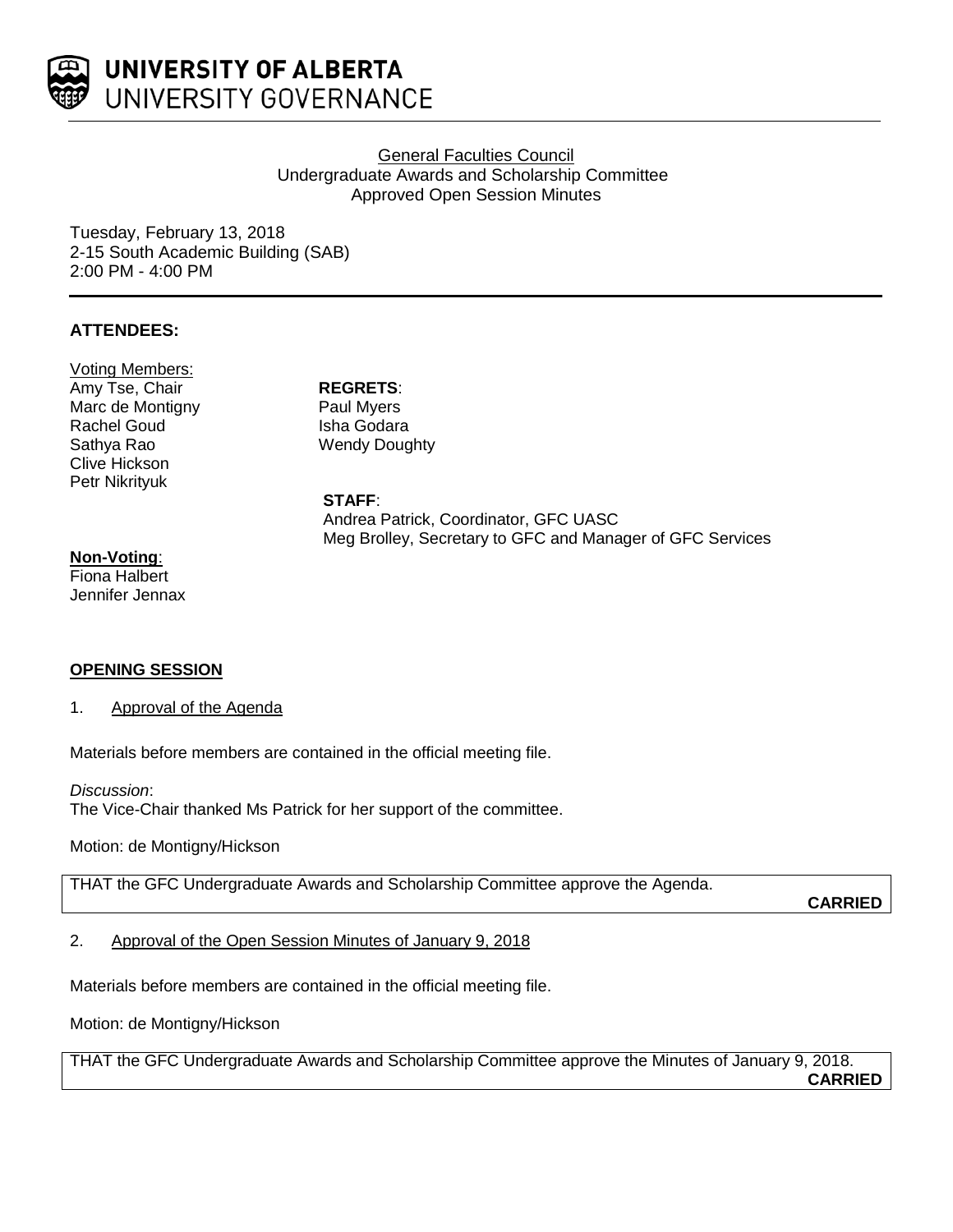# 3. Comments from the Chair

The Chair reported that her term as Chair expires June 30, 2018, and she invited the committee's elected faculty members to consider taking on the role.

## **ACTION ITEMS**

4. New Annually Funded Undergraduate Awards and Bursaries for Approval

Materials before members are contained in the official meeting file.

*Presenter(s)*: Fiona Halbert, Assistant Registrar, Student Financial Support

*Purpose of the Proposal*: To approve new annually funded undergraduate awards, scholarships and bursaries.

### *Discussion*:

During the discussion in relation to these items, members expressed a number of questions and comments, including clarification surrounding the definitions of "parent", "part-time", "major award"; and a discussion surrounding recognized student groups.

## Motion: Hickson/Rao

THAT the GFC Undergraduate Awards and Scholarship Committee approve, under delegated authority from General Faculties Council, new annually funded Undergraduate Awards and Bursaries, as submitted by Student Financial Support and as set forth in Attachment 1, to be effective immediately.

**CARRIED**

5. New Endowed Undergraduate Awards and Bursaries for Approval

Materials before members are contained in the official meeting file.

*Presenter(s):* Fiona Halbert, Assistant Registrar, Student Financial Support

*Purpose of the Proposal*: To approve new endowed undergraduate awards and bursaries, and graduate bursaries.

*Discussion*:

Members discussed the anticipated spending of the items as well as gender-based terminology.

### Motion: Hickson/Goud

THAT the GFC Undergraduate Awards and Scholarship Committee approve, under delegated authority from General Faculties Council, new endowed Undergraduate Awards and Bursaries, as submitted by Student Financial Support and as set forth in Attachment 1, to be effective immediately.

**CARRIED**

6. Amendments to Existing Undergraduate Awards and Bursaries for Approval

Materials before members are contained in the official meeting file.

*Presenter(s):* Fiona Halbert, Assistant Registrar, Student Financial Support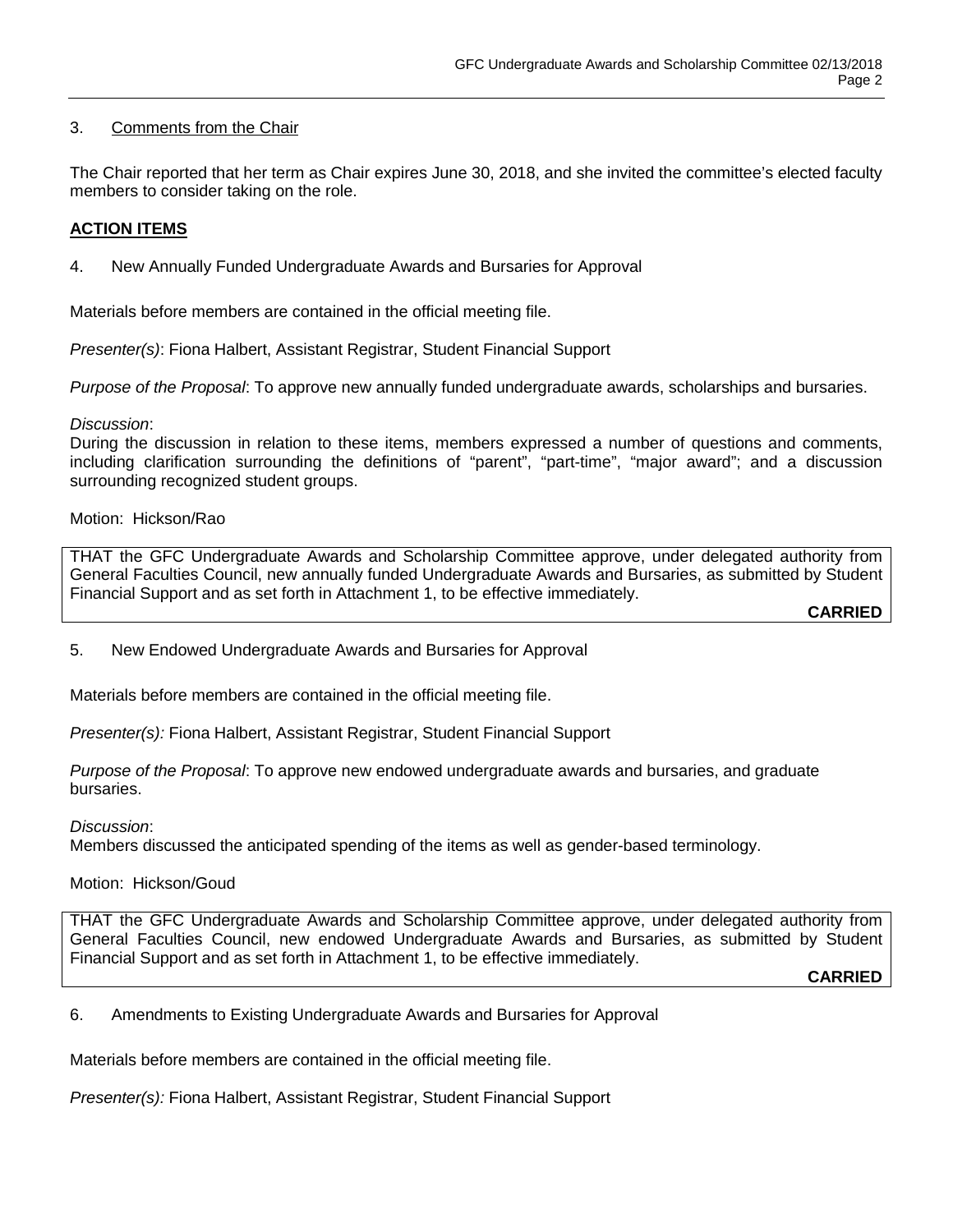*Purpose of the Proposal*: To approve amendments to existing undergraduate awards and bursaries, and graduate bursaries.

*Discussion*:

Members discussed the selection criteria of the items.

Motion: de Montigny/Goud

THAT the GFC Undergraduate Awards and Scholarship Committee approve, under delegated authority from General Faculties Council, amendments to existing Undergraduate Awards and Bursaries, as submitted by Student Financial Support and as set forth in Attachment 1, to be effective immediately.

**CARRIED**

7. Resubmission of the Norma Harbottle and Cheryl Harbottle Award in Music for Approval

Materials before members are contained in the official meeting file.

*Presenter(s):* Fiona Halbert, Assistant Registrar, Student Financial Support

*Purpose of the Proposal*: To approve a resubmitted undergraduate award.

*Discussion*:

Members suggested editorial amendments to the item.

Motion: de Montigny/Goud

THAT the GFC Undergraduate Awards and Scholarship Committee approve, under delegated authority from General Faculties Council, the Norma Harbottle and Cheryl Harbottle Award in Music, as submitted by Student Financial Support and as set forth in Attachment 1, to be effective immediately.

**CARRIED**

### **DISCUSSION ITEMS**

8. Annual Report to GFC: Format, Contents

Materials before members are contained in the official meeting file.

*Presenter(s):* Amy Tse, Chair, GFC UASC

*Purpose of the Proposal*: To discuss the committee annual report to GFC.

*Discussion*:

9. Question Period

There were no questions.

## **INFORMATION REPORTS**

10. Items Approved by the GFC Undergraduate Awards and Scholarship Committee by E-mail Ballots (non-